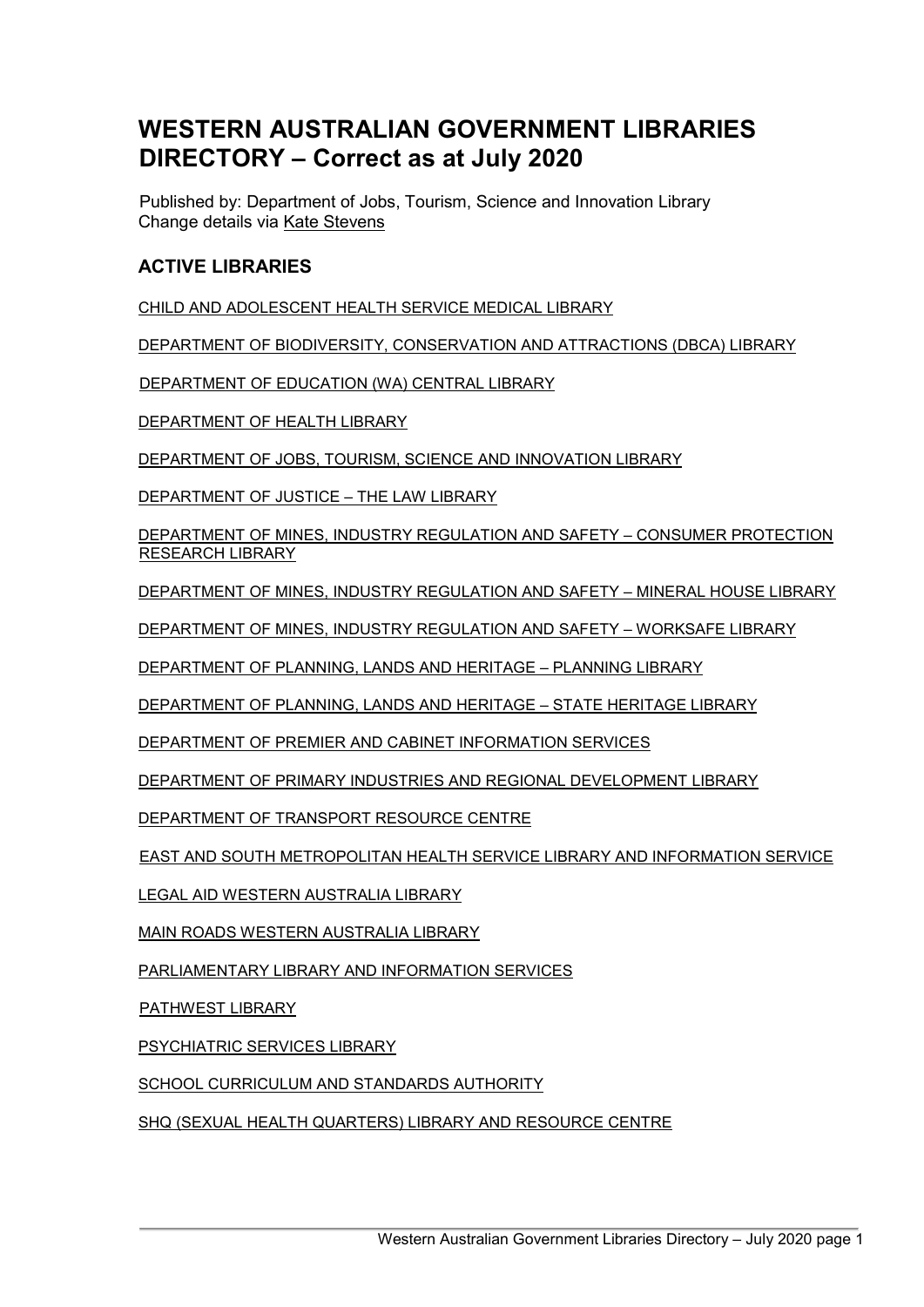[SIR CHARLES GAIRDNER & OSBORNE PARK HEALTH CARE GROUP, LIBRARY AND](#page-10-1)  [INFORMATION SERVICES](#page-10-1)

[STATE ADMINISTRATIVE TRIBUNAL](#page-10-2) LIBRARY

[STATE LIBRARY OF WESTERN AUSTRALIA](#page-11-0)

[WATER CORPORATION LIBRARY AND INFORMATION SERVICES](#page-11-1)

[WESTERN AUSTRALIAN INDUSTRIAL RELATIONS COMMISSION](#page-11-2)

[WESTERN AUSTRALIAN MUSEUM LIBRARY](#page-12-0)

[WESTERN POWER LIBRARY AND RESEARCH](#page-12-1)

[WOMEN AND NEWBORN HEALTH SERVICE -](#page-12-2) MEDICAL LIBRARY

[WOMEN AND NEWBORN HEALTH SERVICE -](#page-13-0) WOMEN AND NEWBORN HEALTH LIBRARY

# **CLOSED LIBRARIES**

- ACTIV LEARNING AND DISCOVERY CENTRE
- ART GALLERY OF WESTERN AUSTRALIA LIBRARY
- CHEMISTRY CENTRE (WA) LIBRARY
- DEPARTMENT FOR CHILD PROTECTION LIBRARY
- DEPARTMENT OF COMMERCE ENERGY SAFETY LIBRARY
- DEPARTMENT OF COMMERCE LABOUR RELATIONS LIBRARY
- DEPARTMENT OF CORRECTIVE SERVICES LIBRARY
- DEPARTMENT OF CULTURE AND THE ARTS LIBRARY
- DEPARTMENT OF ENVIRONMENT REGULATION (DER) LIBRARY/INFORMATION CENTRE
- DEPARTMENT OF FIRE & EMERGENCY SERVICES
- DEPARTMENT OF INDIGENOUS AFFAIRS LIBRARY
- DEPARTMENT OF LOCAL GOVERNMENT & OFFICE OF MULTICULTURAL INTERESTS LIBRARIES
- DEPARTMENT OF SPORT AND RECREATION INFORMATION CENTRE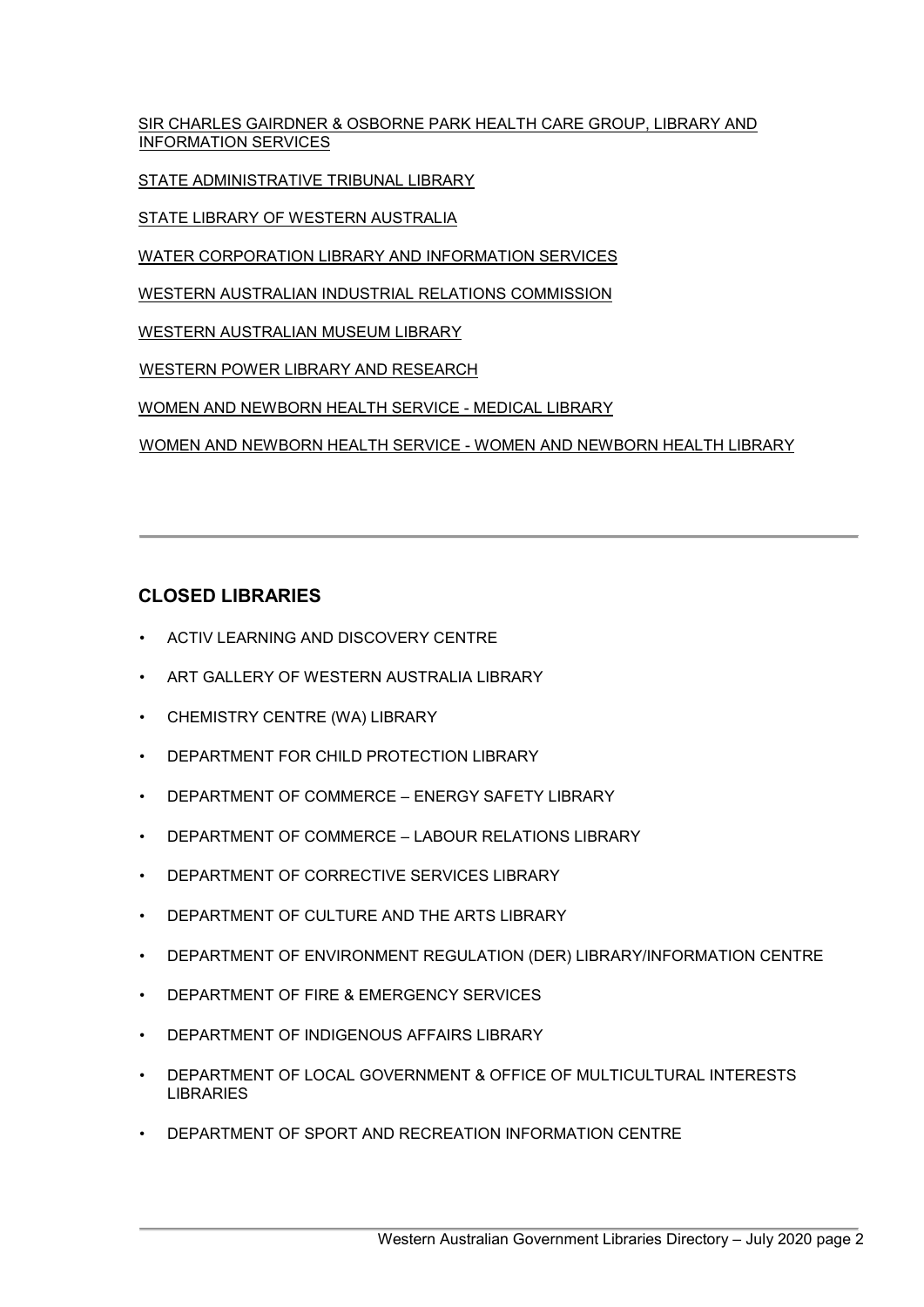- DEPARTMENT OF WATER LIBRARY
- DRUG AND ALCOHOL OFFICE
- FREMANTLE HOSPITAL & HEALTH SERVICE LIBRARY
- LANDCORP WESTERN AUSTRALIAN LAND AUTHORITY LIBRARY
- LANDGATE LIBRARY
- THE LAW LIBRARY SUPREME COURT OF WESTERN AUSTRALIA
- OFFICE FOR SENIORS INTERESTS AND VOLUNTEERING LIBRARY
- OFFICE OF THE AUDITOR GENERAL LIBRARY AND RECORDS
- PERTH MINT LIBRARY
- POLICE DEPARTMENT LIBRARY
- ROYAL PERTH HOSPITAL LIBRARY: SHENTON PARK CAMPUS
- SMALL BUSINESS DEVELOPMENT CORPORATION LIBRARY AND INFORMATION SERVICE
- TOURISM WESTERN AUSTRALIA LIBRARY
- WESTERN AUSTRALIA POLICE SERVICE LEGAL LIBRARY
- WESTERN AUSTRALIAN ELECTORAL COMMISSION LIBRARY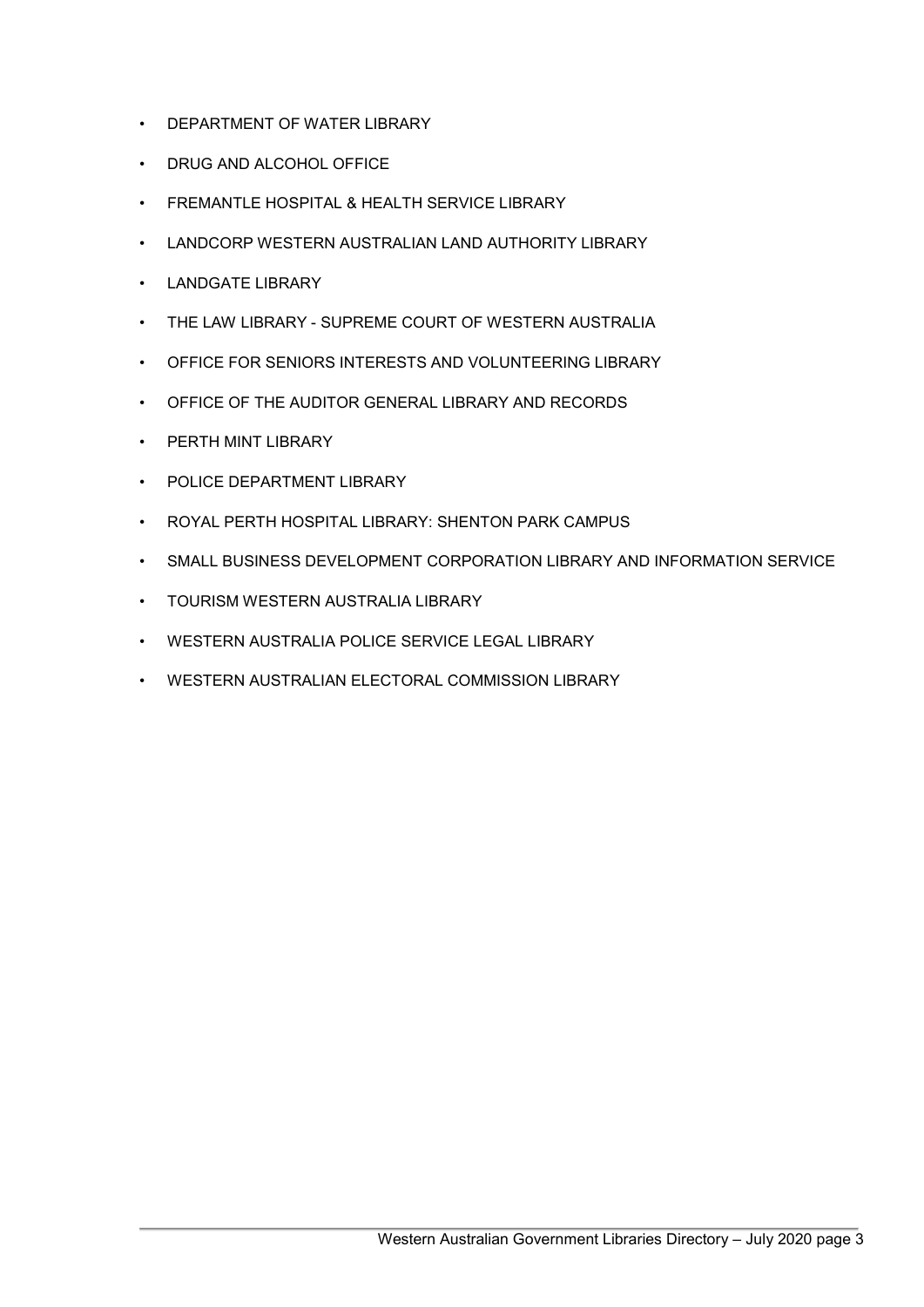# <span id="page-3-0"></span>**CHILD AND ADOLESCENT HEALTH SERVICE MEDICAL LIBRARY**

LOCATION: 15 Hospital Avenue, Nedlands WA 6009 MAILING: Locked Bag 2010, Nedlands WA 6909 TELEPHONE: 08 6456 0407 ILLs: 08 6456 4209 FAX: 6456 0498 EMAIL: CAHS.LibraryDOCDelive@health.wa.gov.au Librarian: Cilla Sen Library Technician: Emma Stewart Total Staff: 1.6 Hours: 8.30 am – 4.00 pm Monday – Friday Collection: Paediatrics Library Software: Sierra Website: [https://cahslibrary.health.wa.gov.au](https://cahslibrary.health.wa.gov.au/) NUC: WPMH UPDATED: January 2020

#### <span id="page-3-1"></span>**DEPARTMENT OF BIODIVERSITY, CONSERVATION AND ATTRACTIONS (DBCA) LIBRARY**

LOCATION: 17 Dick Perry Avenue, Kensington, WA 6151 MAILING: Library, Locked Bag 104, Bentley Delivery Centre, WA 6983 TELEPHONE: (08) 9219 9058 ILLs: (08) 9219 9058 EMAIL: library@dbca.wa.gov.au LIBRARIANS: Lisa Wright; Nicole Wreford TOTAL STAFF: 1.4 HOURS: 8.30am - 4.30pm Monday – Friday (Prior notification is advisable before visiting) COLLECTION: Forestry; Environment; Systematic Botany; Plant Ecology; Economic Botany; W.A. Flora; Zoology; Ecology; Conservation LIBRARY SOFTWARE: DB/TextWorks/WebPublisher/Genie WWW PAGE: [https://library.dbca.wa.gov.au](https://library.dbca.wa.gov.au/) NUC: WCLM UPDATED: January 2020

#### <span id="page-3-2"></span>**DEPARTMENT OF EDUCATION (WA) CENTRAL LIBRARY**

LOCATION: 151 Royal Street East Perth, WA 6004 MAILING: As above TELEPHONE: (08) 9264 4048 EMAIL: EastPerth.Library@education.wa.edu.au MANAGER/LIBRARIAN: Nicole Angwin, Madeleine Galbraith TOTAL STAFF: 3 HOURS: 8.30am – 4.30pm Monday - Friday COLLECTION: Education (Research and Reference); Educational Psychology; Education Theory and Techniques; Curriculum; Teaching Practices; Open Learning and Flexible Delivery; Professional and Personal Development; Administration and Management Practices; Information Management. LIBRARY SOFTWARE: Ex Libris Alma CATALOGUE: [https://tafewa](https://tafewa-primo.hosted.exlibrisgroup.com/primo-explore/search?vid=TAFEWA_DOE&sortby=rank&lang=en_US)[primo.hosted.exlibrisgroup.com/primoexplore/search?vid=TAFEWA\\_DOE&sortby=rank&lang=en](https://tafewa-primo.hosted.exlibrisgroup.com/primo-explore/search?vid=TAFEWA_DOE&sortby=rank&lang=en_US) [\\_US](https://tafewa-primo.hosted.exlibrisgroup.com/primo-explore/search?vid=TAFEWA_DOE&sortby=rank&lang=en_US) NUC: WDET

UPDATED: January 2020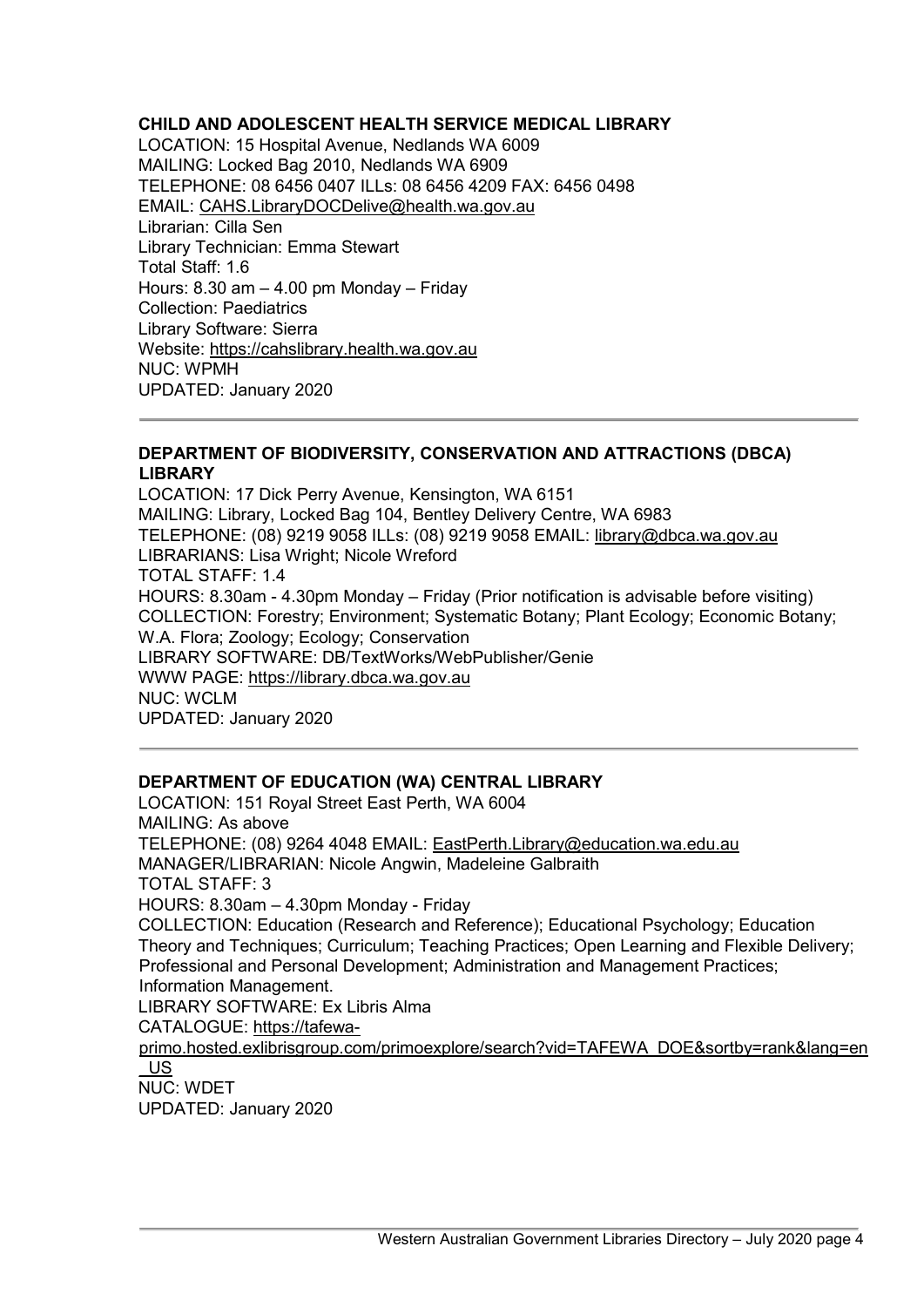#### <span id="page-4-0"></span>**DEPARTMENT OF HEALTH LIBRARY**

LOCATION: 189 Royal Street, East Perth, WA 6004 TELEPHONE: Library: (08) 9222 4312 ILLs: (08) 9222 4312 FAX: (08) 9222 4343 MANAGER/LIBRARIAN: Helen Frantom TOTAL STAFF: 3 HOURS: 8.00am - 4.00pm Monday - Friday RESTRICTIONS: Department of Health staff only, closed to the public. COLLECTION: Public Health; Community Medicine; Health Services; Health Policy; Allied Health; Nursing; Management LIBRARY SOFTWARE: Sierra WWW PAGE: [https://dohlibrary.health.wa.gov.au](https://dohlibrary.health.wa.gov.au/) NUC: WHD UPDATED: February 2020

#### <span id="page-4-1"></span>**DEPARTMENT OF JOBS, TOURISM, SCIENCE AND INNOVATION LIBRARY**

LOCATION: Level 13, 1 William Street, Perth WA 6000 MAILING: Level 11, 1 William Street, Perth WA 6000 TELEPHONE: (08) 6277 3000 Library: (08) 6277 2901 ILLs: (08) 6277 3008 EMAIL: joanne.marchioro@jtsi.wa.gov.au MANAGER: Joanne Marchioro TOTAL STAFF: 2.8 HOURS: 9.00am - 5.00pm Monday – Friday. Material available upon request COLLECTION: Mineral and infrastructure projects; mining and petroleum industry; science, defence and other industry development; State Agreements collection; economics; international trade; statistics; company information LIBRARY SOFTWARE: DB/Textworks ONLINE DATABASES: Factiva WWW PAGE: [https://www.jtsi.wa.gov.au](https://www.jtsi.wa.gov.au/) NUC: WDSD UPDATED: January 2020

#### <span id="page-4-2"></span>**DEPARTMENT OF JUSTICE – THE LAW LIBRARY**

LOCATION: 2/ 28 Barrack St, Perth, WA 6000 MAILING: GPO Box F317, Perth, WA 6841 TELEPHONE: Library: (08) 9264 1498 ILLs: (08) 9264 1490 FAX: (08) 9264 1080 EMAIL: llwa@justice.wa.gov.au MANAGER/LIBRARIAN: Lynne Lyon HOURS: 8.30am - 5.00pm Monday - Friday COLLECTION: Law - mainly Australian legal material. LIBRARY SOFTWARE: Symphony WWW PAGE: [https://www.justice.wa.gov.au](https://www.justice.wa.gov.au/) NUC: WDAG UPDATED: January 2020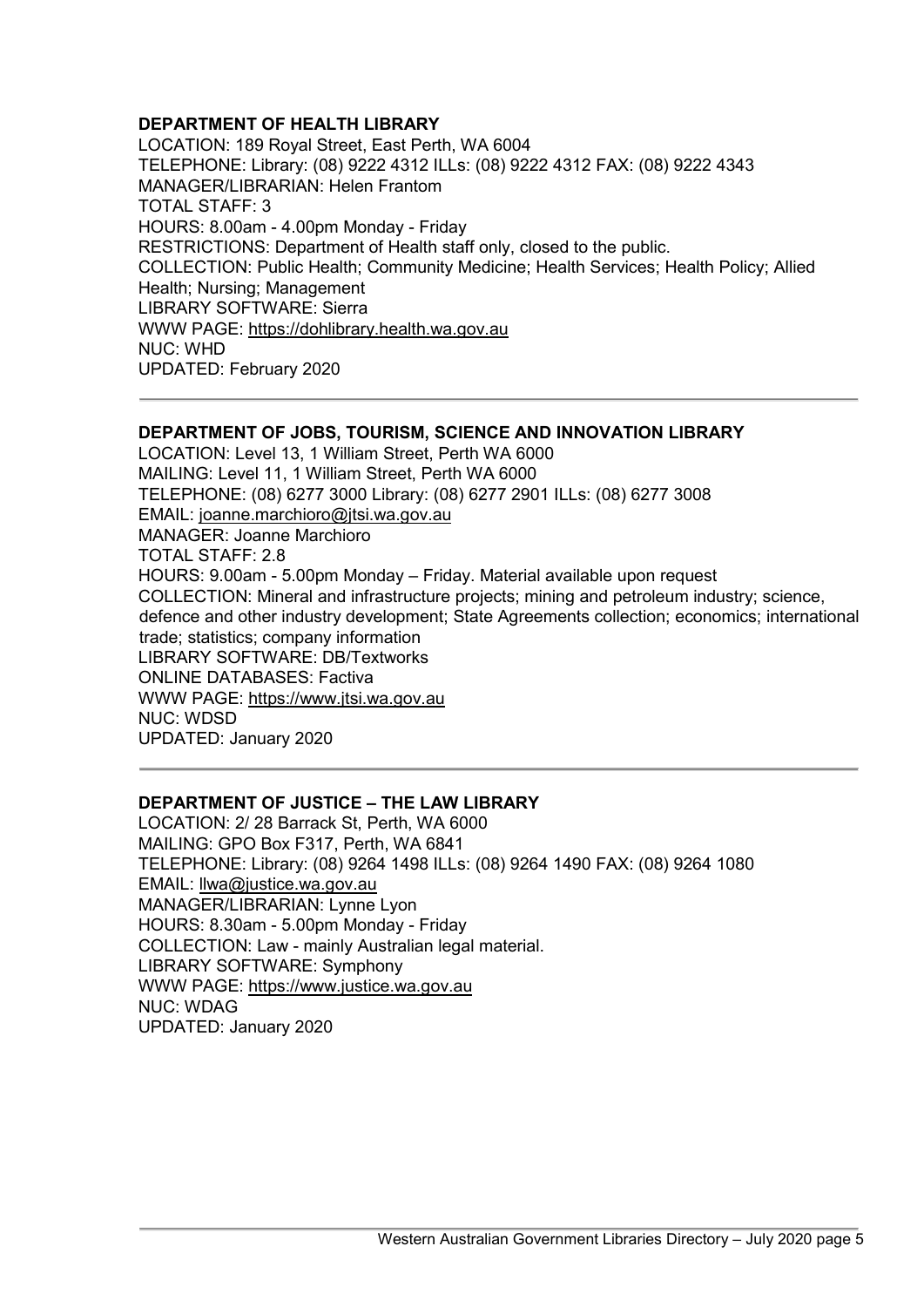<span id="page-5-0"></span>**DEPARTMENT OF MINES, INDUSTRY REGULATION AND SAFETY – CONSUMER PROTECTION RESEARCH LIBRARY**  LOCATION: 4th Flr, 140 William Street, Perth, WA 6000 MAILING: Locked Bag 14, Cloisters Sq., WA 6892 TELEPHONE: (08) 65529417 MANAGER/LIBRARIAN: Trish Heggie TOTAL STAFF: 0.5 HOURS: 9am - 4pm Wednesday/Thursday and non-pay week - Friday COLLECTION: Australian Consumer Law; Consumerism; Fair Trading; Trade Practices; Law, Trade Measurement; Retail Trading; Product Safety; Corporate Information; Competition Policy; Industrial relations; Labour Law LIBRARY SOFTWARE: FIRST WWW PAGE: [https://www.commerce.wa.gov.au/consumer-](https://www.commerce.wa.gov.au/consumer-protection/)[protection/](http://www.commerce.wa.gov.au/consumer-protection/) NUC: WMFT UPDATED: February 2020

#### <span id="page-5-1"></span>**DEPARTMENT OF MINES, INDUSTRY REGULATION AND SAFETY – MINERAL HOUSE LIBRARY**

LOCATION: 100 Plain Street, East Perth, WA 6004 MAILING: As above TELEPHONE: (08) 9222 3333 Library: (08) 9222 3657 ILLs: (08) 9222 3330 FAX: (08) 9222 3633 EMAIL: brian.knyn@dmirs.wa.gov.au MANAGER/LIBRARIAN: Brian Knyn TOTAL STAFF: 3 HOURS: 8.30am - 4.30pm Monday - Friday COLLECTION: Geology; Mining; Petroleum; Explosives & Dangerous Goods LIBRARY SOFTWARE: Liberty WWW PAGE: [https://www.dmirs.wa.gov.au](https://www.dmirs.wa.gov.au/) LIBRARY CATALOGUE:<https://dmirs.softlinkhosting.com.au/liberty/libraryHome.do> NUC: WGS UPDATED: February 2020

#### <span id="page-5-2"></span>**DEPARTMENT OF MINES, INDUSTRY REGULATION AND SAFETY – WORKSAFE LIBRARY**

LOCATION: Mason Bird Building, Level 1, 303 Sevenoaks Street, Cannington WA 6107 MAILING: Locked Bag 100, East Perth, WA 6892 TELEPHONE: 08 6251 2203 EMAIL: wslibrary@dmirs.wa.gov.au MANAGER/LIBRARIAN: Judy Abbott TOTAL STAFF: 1 HOURS: Public Access 9.00am - 4.00pm COLLECTION: Occupational Health; Occupational Safety; Workers Compensation; Occupational Accidents; Health and Safety DVDs available for loan to the public. LIBRARY SOFTWARE: DB/TextWorks WWW PAGE: [http://www.worksafe.wa.gov.au](http://www.worksafe.wa.gov.au/) NUC: WOHS UPDATED: January 2020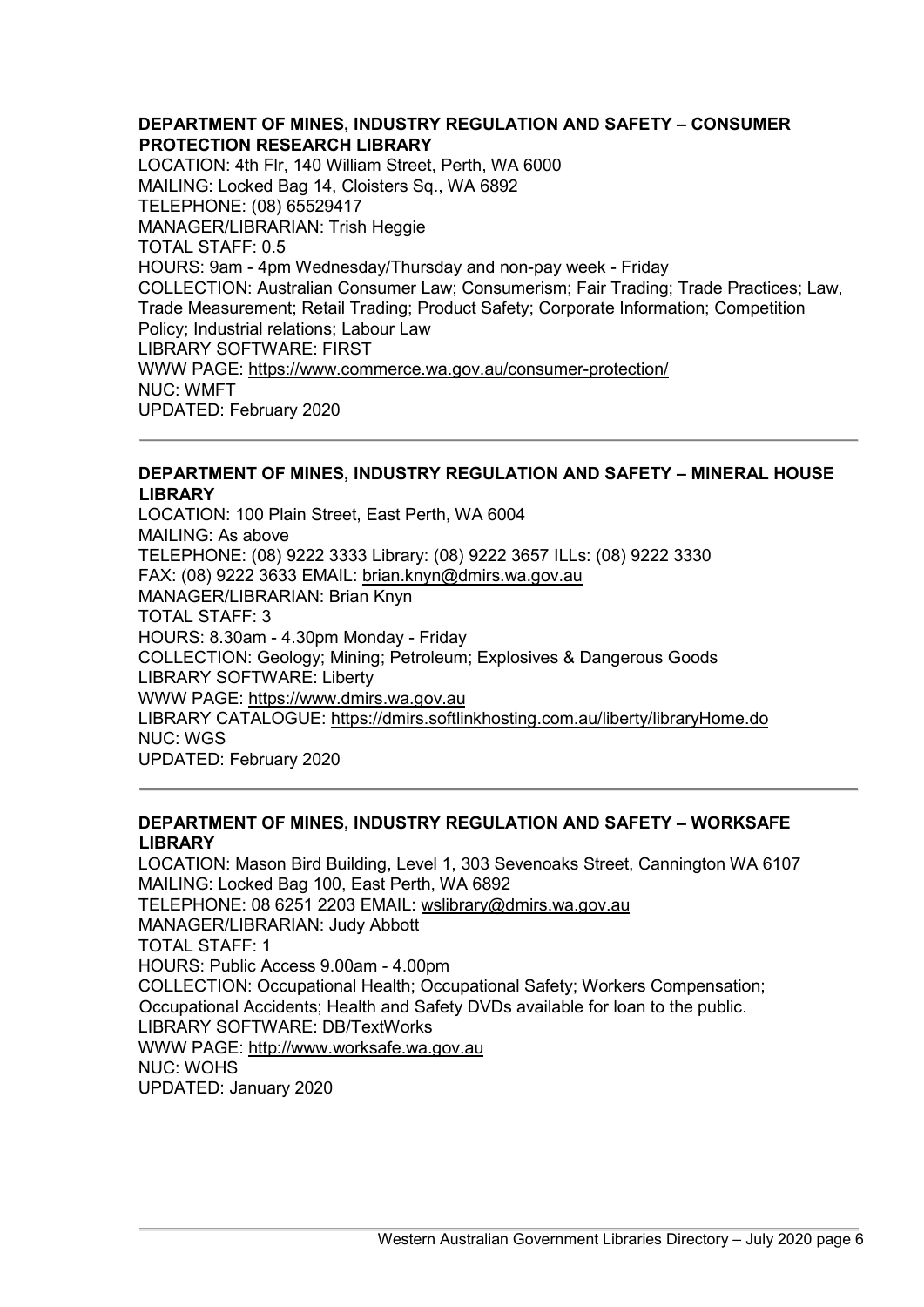## <span id="page-6-0"></span>**DEPARTMENT OF PLANNING, LANDS AND HERITAGE – PLANNING LIBRARY**

LOCATION: Level 6, 140 William Street, Perth, WA 6000 MAILING: As above TELEPHONE: (Library: (08) 6551 9072 EMAIL: library@planning.wa.gov.au MANAGER/LIBRARIAN: Susan Atkins TOTAL STAFF: 1 HOURS: 8am - 4pm Monday - Friday. COLLECTION: Land Use Planning ; Spatial Planning ; Urban and Regional Planning; Transport Policy and Planning; Infrastructure Planning LIBRARY SOFTWARE: TIMS WWW PAGE:<https://www.dplh.wa.gov.au/> NUC: WTP UPDATED: February 2020

# <span id="page-6-1"></span>**DEPARTMENT OF PLANNING, LANDS AND HERITAGE –STATE HERITAGE LIBRARY**

LOCATION: Bairds Building, 491 Wellington Street, Perth WA 6000 MAILING: PO Box 7479, Cloisters Square Post Office, Perth, WA 6850 TELEPHONE: 6552 4000 Library: 6552 4141 Fax: 6552 4001 EMAIL: library@stateheritage.wa.gov.au MANAGER/LIBRARIAN: Vicki Thomas TOTAL STAFF: 0.4 HOURS: 8.00am – 3.30pm Thursday and Friday RESTRICTIONS: By appointment only COLLECTION: Conservation plans on heritage places, items relating to the history of buildings and places. Other items useful in historical research WWW PAGE:<https://www.dplh.wa.gov.au/> NUC: WOHE UPDATED: February 2020

#### <span id="page-6-2"></span>**DEPARTMENT OF PREMIER AND CABINET LIBRARY AND RESEARCH SERVICES**

Library and research services provided from the [STATE LIBRARY OF WESTERN](#page-11-0) AUSTRALIA. UPDATED: January 2020

#### <span id="page-6-3"></span>**DEPARTMENT OF PRIMARY INDUSTRIES AND REGIONAL DEVELOPMENT**

LOCATION 1: Baron-Hay Court, South Perth, WA, 6151 MAILING: Locked Bag 4, Bentley Delivery Centre, South Perth, WA 6983 TELEPHONE: (08) 9368 3333 Library: (08) 9368 3985 EMAIL: library@dpird.wa.gov.au LIBRARY TECHNICIAN: Sandra Papenfus TOTAL STAFF: 1

LOCATION 2: WA Fisheries and Marine Research Laboratories, 39 Northside Drive, Hillarys, WA, 6025 MAILING: PO Box 20, North Beach, WA 6920 TELEPHONE: (08) 9203 0111 Library: +61 (08) 9203 0130 ILLs: +61 (08) 9203 0130 FAX: +61 (08)9203 0331 EMAIL: library@fish.wa.gov.au MANAGER / LIBRARIAN: Paul Orange TOTAL STAFF: 1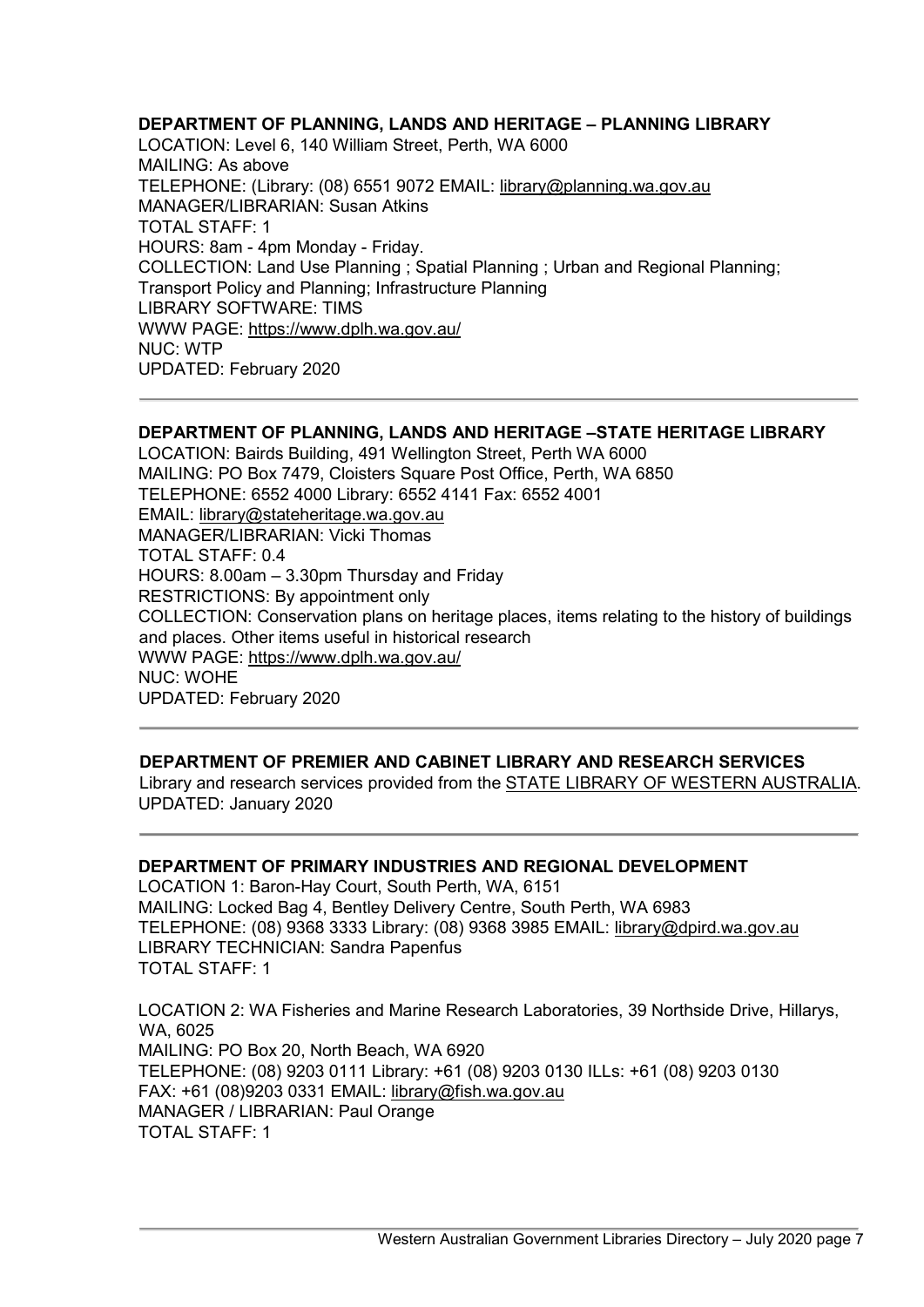HOURS: 9.00am – 4.00pm Monday - Friday COLLECTION: Agriculture; Entomology; Food Technology; Veterinary Science, Aquaculture; Fisheries; Fisheries Management LIBRARY SOFTWARE: FIRST WWW PAGE[:](https://www.dpird.wa.gov.au/) [https://www.dpird.wa.gov.au](https://www.dpird.wa.gov.au/) NUC: WAD UPDATED: January 2020

# <span id="page-7-0"></span>**DEPARTMENT OF TRANSPORT RESOURCE CENTRE**

LOCATION: Offsite MAILING: GPO Box C102, Perth, WA 6839 TELEPHONE: (08) 9435 7615 FAX: (08) 9435 7805 EMAIL: library@transport.wa.gov.au A/MANAGER/LIBRARIAN: Kati Dobson TOTAL STAFF: 1 HOURS: Variable – please phone/email for specific times. RESTRICTIONS: Public access by appointment. Collection stored offsite COLLECTION: Marine safety; Marine Engineering; Naval Architecture; Maritime Policy; Oil Pollution; Coastal Engineering; Coastal Engineering and Management; Navigation; Hydrodynamics; Oceanography LIBRARY SOFTWARE: Objective WWW PAGE: [https://www.transport.wa.gov.au](https://www.transport.wa.gov.au/) NUC: WTM UPDATED: January 2020

#### <span id="page-7-1"></span>**EAST AND SOUTH METROPOLITAN HEALTH SERVICE LIBRARY AND INFORMATION SERVICE (CAMPUSES AT FIONA STANLEY HOSPITAL AND ROYAL PERTH HOSPITAL)**

LOCATION: FSH Education Centre, Ground Floor, 11 Robin Warren Drive, Murdoch WA 6150 RPH, N Block, Colonial House, 3rd Floor (corner of Murray St & Victoria Sq.), Perth WA 6000 MAILING: FSH: Locked Bag 100, Palmyra DC WA 6961 RPH: GPO Box X2213, Perth WA 6001 TELEPHONE: FSH Library: (08) 6152 3811 RPH Library: (08) 9224 2295 FAX: RPH: (08) 9224 2224 EMAIL: smhs.library@health.wa.gov.au MANAGER/LIBRARIAN: Cheryl Hamill TOTAL STAFF: 13 (10.6 FTE) HOURS: 8.00am – 4.30pm Monday - Friday @ RPH and @ FSH RESTRICTIONS: Phone before visiting if you are after a particular item. COLLECTION: Medicine; Nursing; Allied Health; Health Management LIBRARY SOFTWARE: Sierra ILS CATALOGUES[:](http://catalogue.health.wa.gov.au/search%7ES13) [https://catalogue.health.wa.gov.au/search~S13](http://catalogue.health.wa.gov.au/search%7ES13) JOURNALS [-](https://findit.health.wa.gov.au/smhs/journalsearch) <https://findit.health.wa.gov.au/smhs/journalsearch> WWW PAGE[:](https://selibrary.health.wa.gov.au/) <https://selibrary.health.wa.gov.au/>

NUC: WRPH and WFSH UPDATED: January 2020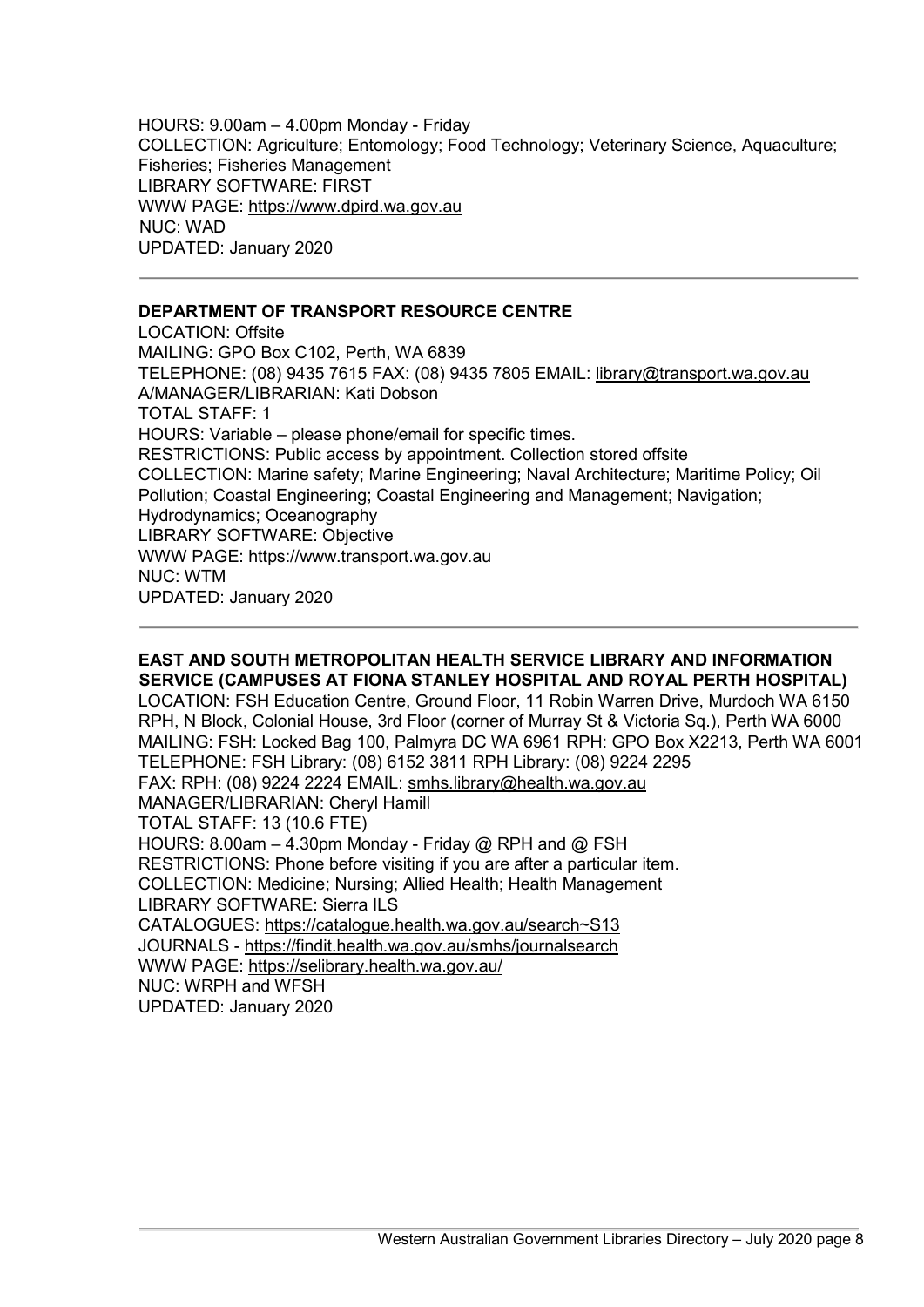## <span id="page-8-0"></span>**LEGAL AID WESTERN AUSTRALIA LIBRARY**

LOCATION: 32 St Georges Terrace, Perth, WA 6000 MAILING: GPO Box L916, Perth, WA 6842 TELEPHONE: (08) 9261 6222 Library: (08) 9261 6268 ILLs: (08) 9261 6217 FAX: (08) 9261 6554 EMAIL: Librarymail@legalaid.wa.gov.au MANAGER/LIBRARIAN: Debra Harvey TOTAL STAFF: 2 HOURS: 8.00am - 4.00pm Monday - Friday COLLECTION: Law LIBRARY SOFTWARE: CS/TextWorks WWW PAGE:<https://www.legalaid.wa.gov.au/> NUC: None UPDATED: January 2020

#### <span id="page-8-1"></span>**MAIN ROADS WESTERN AUSTRALIA LIBRARY**

LOCATION: Don Aitken Centre, Waterloo Crescent, East Perth, WA 6004 MAILING: PO Box 6202, East Perth, WA 6892 TELEPHONE: (08) 9323 4111 Library: (08) 9323 4181 ILLs: (08) 9323 4181 FAX: (08) 9323 4430 EMAIL: stephen.desilva@mainroads.wa.gov.au MANAGER/LIBRARIAN: Stephen De Silva TOTAL STAFF: 1 HOURS: 8.00am - 4.30pm Monday - Friday COLLECTION: Design and Construction of Roads and Bridges; Traffic management; Soil Mechanics; Transport Planning; Project Management; Contract Management ELECTRONIC PRODUCTS: Engineering and Applied Science (Informit), Austroads, EBSCO Business Source Corporate Plus, SAI Global, Transportation Research Records, OECD iLibrary **,** Transportation Research Information Database (TRID) LIBRARY SOFTWARE: DB/TextWorks WWW PAGE:<https://www.mainroads.wa.gov.au/> NUC: WMR UPDATED: February 2020

#### <span id="page-8-2"></span>**PARLIAMENTARY LIBRARY AND INFORMATION SERVICES**

LOCATION: Parliament House, 4 Harvest Terrace, Perth, WA 6000 MAILING: As above TELEPHONE: Library and ILLs: (08) 9222 7393 or (08) 9222 7323 FAX: (08) 9222 7859 Parliament: (08) 9222 7222 EMAIL: library@parliament.wa.gov.au MANAGER: Judy Ballantyne (Manager Parliamentary Library, Education & Community Relations) TOTAL STAFF: 16 HOURS: 8.30 am - 5.00 pm Monday – Friday. Extended hours when the House sits to 10 pm COLLECTION: Politics; Law; Parliamentary Procedure; Legislation; Hansards; Sociology; Public Administration LIBRARY SOFTWARE: Liberty WWW PAGE:<https://www.parliament.wa.gov.au/index.htm> NUC: WPAR UPDATED: January 2020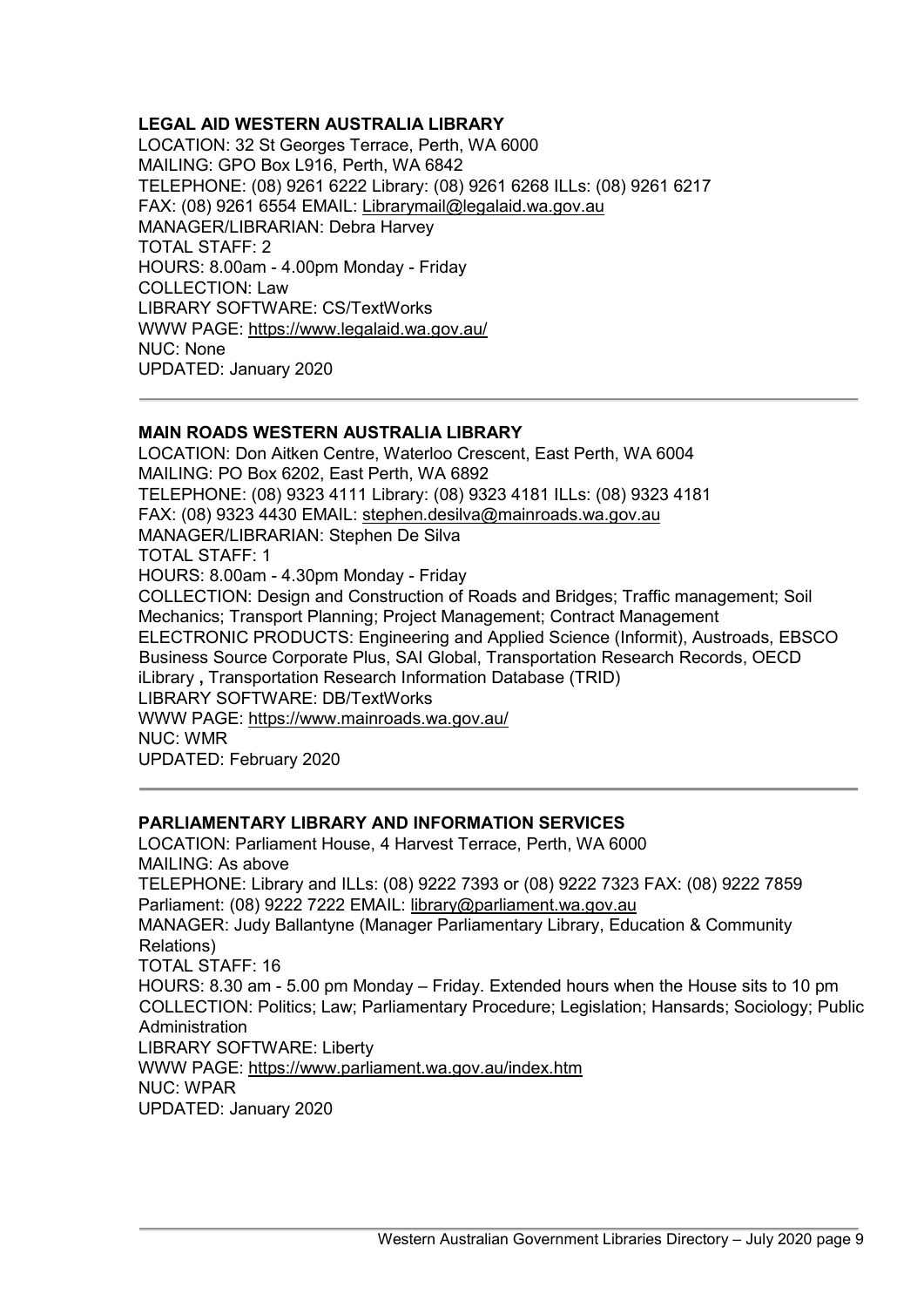# <span id="page-9-0"></span>**PATHWEST LABORATORY MEDICINE WA LIBRARY**

LOCATION: QEII Medical Centre, Hospital Ave, Nedlands, WA 6009 MAILING: Locked Bag 2009, Nedlands, WA 6909 TELEPHONE: Library: 08 6457 2563 EMAIL: Library.PathWest@health.wa.gov.au MANAGER/LIBRARIAN: Diane Bleasdale TOTAL STAFF: 1 HOURS: 9.00am - 4.00pm Monday - Friday (closed Wednesday) RESTRICTIONS: Closed to the public COLLECTION: All areas relating to laboratory services, eg Forensic Science; Microbiology; Pathology; Foods/Waters testing LIBRARY SOFTWARE: Sierra WWW PAGE: <https://pathwestlibrary.health.wa.gov.au/homepage> NUC: WHL UPDATED: March 2020

#### <span id="page-9-1"></span>**PSYCHIATRIC SERVICES LIBRARY**

LOCATION: Gascoyne House, Graylands Hospital, Brockway Road, Mt Claremont, WA 6010 MAILING: As above TELEPHONE: Library: 08 9347 6712 FAX: 08 9383 1233 EMAIL: ghlibrary@health.wa.gov.au MANAGER/LIBRARIAN: Jeanette Longwood TOTAL STAFF: 1 HOURS: Mon - Fri 8.30am - 4.30pm. RESTRICTIONS: Public welcome to visit and use the print collection COLLECTION: Psychiatry; Psychology; Mental Health Services; Psychiatric Nursing MEMBER – Gratisnet; LADD LIBRARY SOFTWARE: Sierra WWW PAGE: [https://pslibrary.health.wa.gov.au/home](http://pslibrary.health.wa.gov.au/home) CATALOGUE: [https://catalogue.slwa.wa.gov.au/search~S21](https://catalogue.slwa.wa.gov.au/search%7ES21) NUC: WPS UPDATED: February 2020

#### <span id="page-9-2"></span>**SCHOOL CURRICULUM AND STANDARDS AUTHORITY**

LOCATION: 303 Sevenoaks Street, Cannington, WA, 6107 MAILING: PO Box 816 Cannington 6987 TELEPHONE: 08 9273 6300 Library: 08 9273 6376 EMAIL: iro@scsa.wa.edu.au MANAGER: Janice Greenaway (Senior Consultant Copyright and Library); René Duvenage (Library Assistant) TOTAL STAFF: 0.4 HOURS: 8am - 4pm Monday - Friday (public access by appointment only) COLLECTION: Education (K-12 curriculum and assessment); Examinations Archive (1914-) LIBRARY SOFTWARE: DB/TextWorks WWW PAGE: [https://www.scsa.wa.edu.au](https://www.scsa.wa.edu.au/) NUC: None UPDATED: February 2020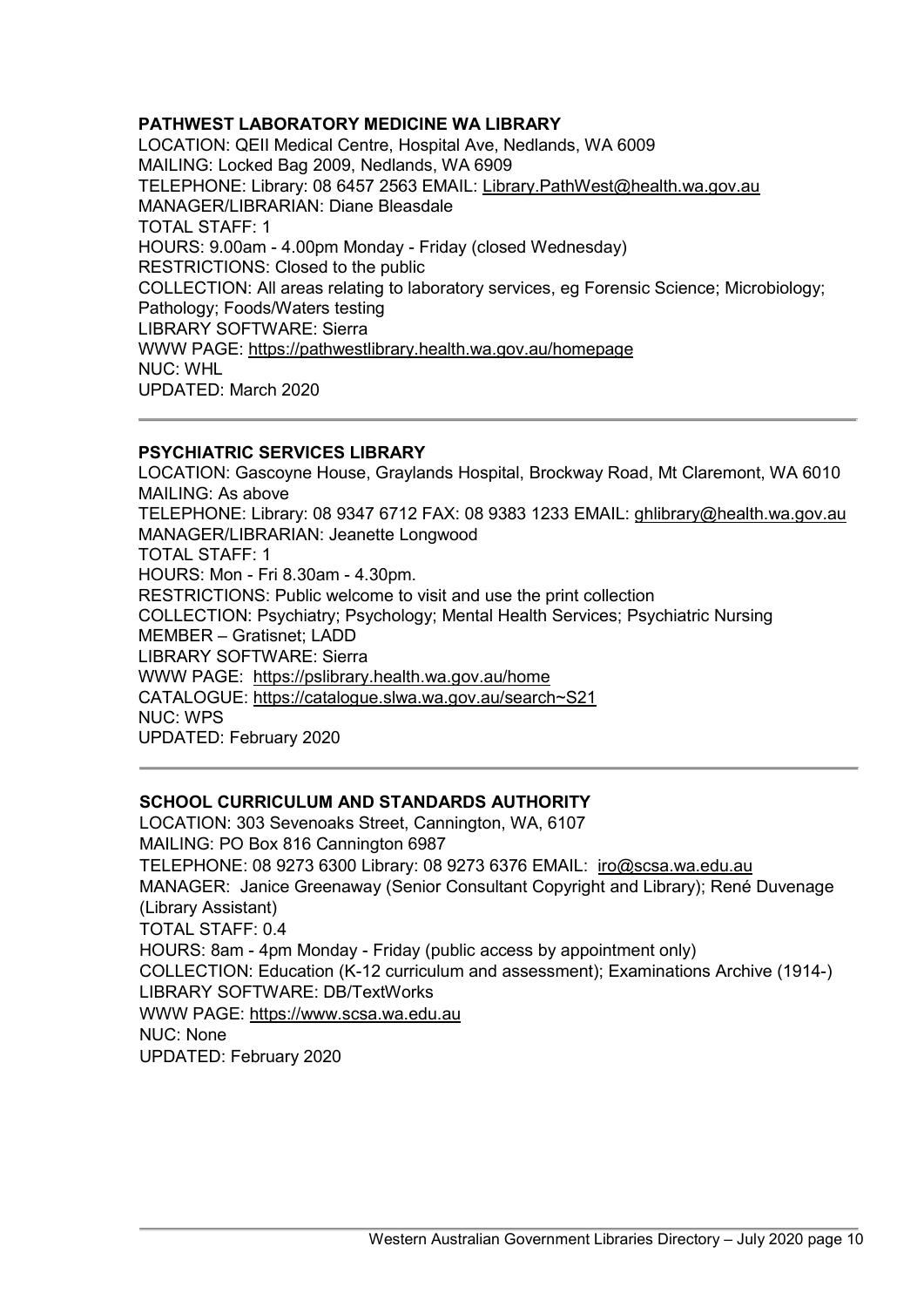## <span id="page-10-0"></span>**SHQ (SEXUAL HEALTH QUARTERS) LIBRARY AND RESOURCE CENTRE**

LOCATION: 70 Roe Street NORTHBRIDGE WA 6003 MAILING: PO Box 141 NORTHBRIDGE WA 6865 TELEPHONE: (08) 9227 6177 FAX: (08) 9227 6871 EMAIL: resources@shq.org.au MANAGER/LIBRARIAN: Katrina Duncan TOTAL STAFF: 1 HOURS: By Appointment Monday – Thursday: 9-5; Friday: 9-3; Closed Weekends COLLECTION: Sexual and reproductive health, sexuality, relationships, professional education, teaching resources, sexual abuse/assault, sex education, pregnancy, and other related areas. LIBRARY SOFTWARE: Koha WWW PAGE: [https://www.shq.org.au](https://www.shq.org.au/) NUC: WFPA UPDATED: February 2020

#### <span id="page-10-1"></span>**SIR CHARLES GAIRDNER & OSBORNE PARK HEALTH CARE GROUP, LIBRARY AND INFORMATION SERVICES**

LOCATION: Level 1, E Block Hospital Avenue, Nedlands, WA 6009 MAILING: As above TELEPHONE: Library: 08 6457 4143 EMAIL: Library.SCGH@health.wa.gov.au TOTAL STAFF: 3 (2 FTE) HOURS: 8. 45am – 4pm Monday – Thursday, Closed Friday - Sunday COLLECTION: Medicine; Surgery; Oncology; Neurosciences; Respiratory; Transplantation; Nursing; Allied Health & Health Administration ELECTRONIC PRODUCTS: Cochrane; BMJ Best Practice: Micromedex; MIMs; Clinical Key; JBI Connect; Medline: Embase; PsychINFO; EMCARE LIBRARY SOFTWARE: Sierra WWW PAGE:<https://scgophlibrary.health.wa.gov.au/home> NUC: WCGH UPDATED: February 2020

# <span id="page-10-2"></span>**STATE ADMINISTRATIVE TRIBUNAL LIBRARY**

LOCATION: 565 Hay Street, Perth WA 6000 MAILING: GPO Box U1991, Perth WA 6845 TELEPHONE: 9219 3087 FAX: 9218 3151 EMAIL: librarydoj@justice.wa.gov.au MANAGER/LIBRARIAN: Stephen Griffiths TOTAL STAFF: 1 HOURS: 8:15am – 4:15pm Monday, Wednesday, Thursday COLLECTION: Law LIBRARY SOFTWARE: Symphony ACCESS: Restricted to tribunal members WWW PAGE: [https://www.sat.justice.wa.gov.au](https://www.sat.justice.wa.gov.au/) NUC: Not applicable UPDATED: January 2020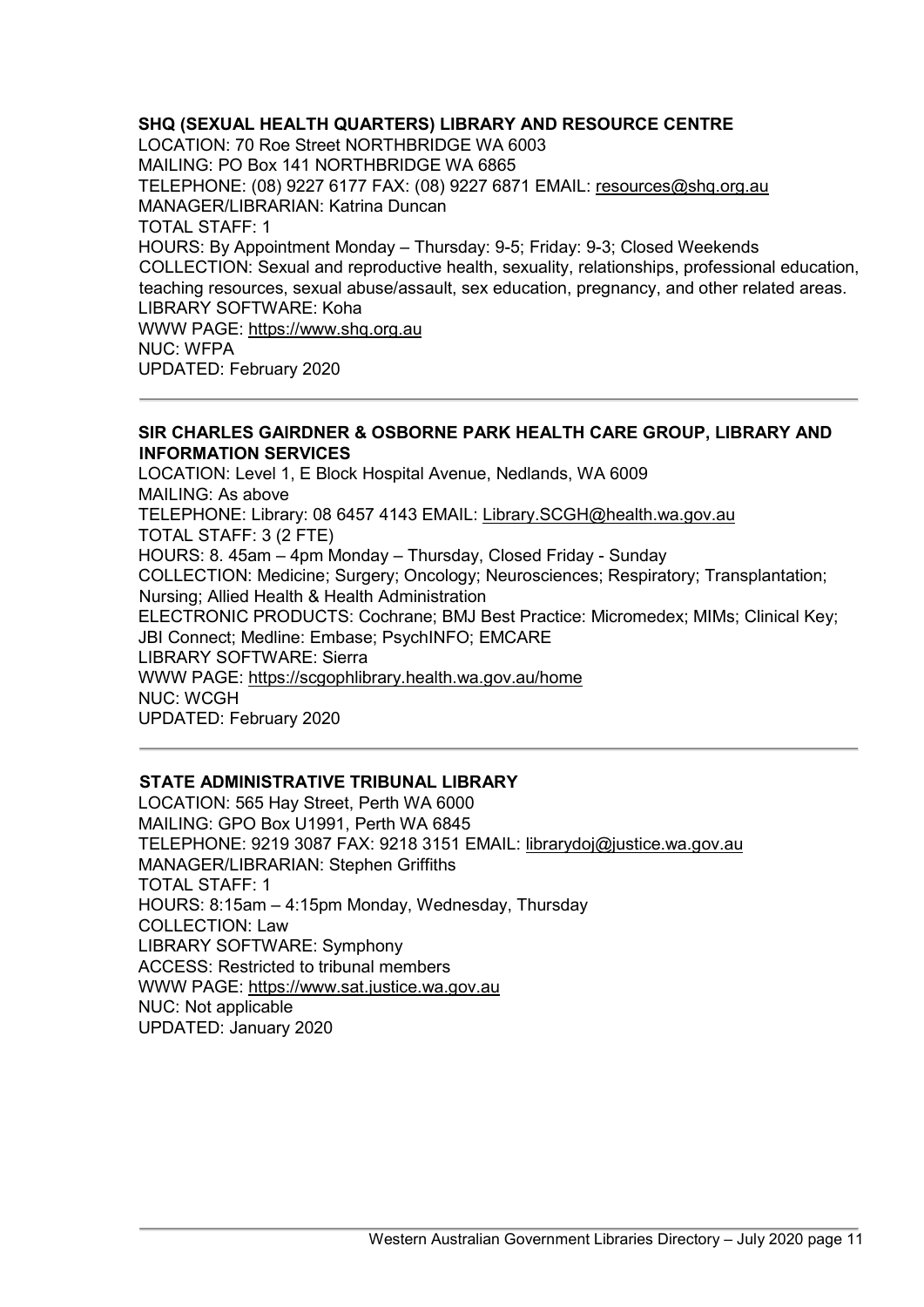# <span id="page-11-0"></span>**STATE LIBRARY OF WESTERN AUSTRALIA**

LOCATION: Perth Cultural Centre, Perth MAILING: 25 Francis Street, Perth, WA, 6000 TELEPHONE: (08) 9427 3111 FAX: (08) 9427 3256 EMAIL: info@slwa.wa.gov.au CEO/STATE LIBRARIAN: Margaret Allen TOTAL STAFF: 123 (FTE) HOURS: 9.00am – 8.00pm Mon to Thurs, Fri; 9.00am-5.30pm, Sat & Sun; 10.00am to 5.30pm See https://www.slwa.wa.gov.au/contact-us COLLECTION: Westraliana; Family History; Children's Literature collection including the Dr. Peter Williams Collection of original children's book illustrations; Community Languages Teachers' Collection. LIBRARY SOFTWARE: Sierra WWW PAGE[:](http://slwa.wa.gov.au/) [https://slwa.wa.gov.au](http://slwa.wa.gov.au/) NUC: WLB UPDATED: February 2020

#### <span id="page-11-1"></span>**WATER CORPORATION LIBRARY AND INFORMATION SERVICES**

LOCATION: 629 Newcastle Street, Leederville, WA 6007 MAILING: As above TELEPHONE: 08 9420 3396 ILLs: 08 9420 3396 FAX: 08 9420 3198 EMAIL: library.request@watercorporation.com.au LIBRARY TECHNICIAN: Teresa Conley TOTAL STAFF: 1 HOURS: 8.30am – 4.00pm Monday - Friday RESTRICTIONS: Public access by appointment only COLLECTION: Water information resources LIBRARY SOFTWARE: SYMPHONY NUC: WWA UPDATED: March 2020

#### <span id="page-11-2"></span>**WESTERN AUSTRALIAN INDUSTRIAL RELATIONS COMMISSION**

LOCATION: Level 17/111 St George's Tce. Perth, WA 6000 MAILING: As above Library: 08 9420-4580 or 08 9420-4581 EMAIL: library@wairc.wa.gov.au MANAGER/LIBRARIAN: Sarah Ellis TOTAL STAFF: 2 HOURS: 8.30am - 4.30pm Monday - Friday COLLECTION: Specific resource material covering all aspects of Industrial and Labour Law. RESTRICTIONS: Closed to the public. LIBRARY SOFTWARE: DB/Textworks/TIMS WWW PAGE:<http://www.wairc.wa.gov.au/> NUC: WIND UPDATED: February 2020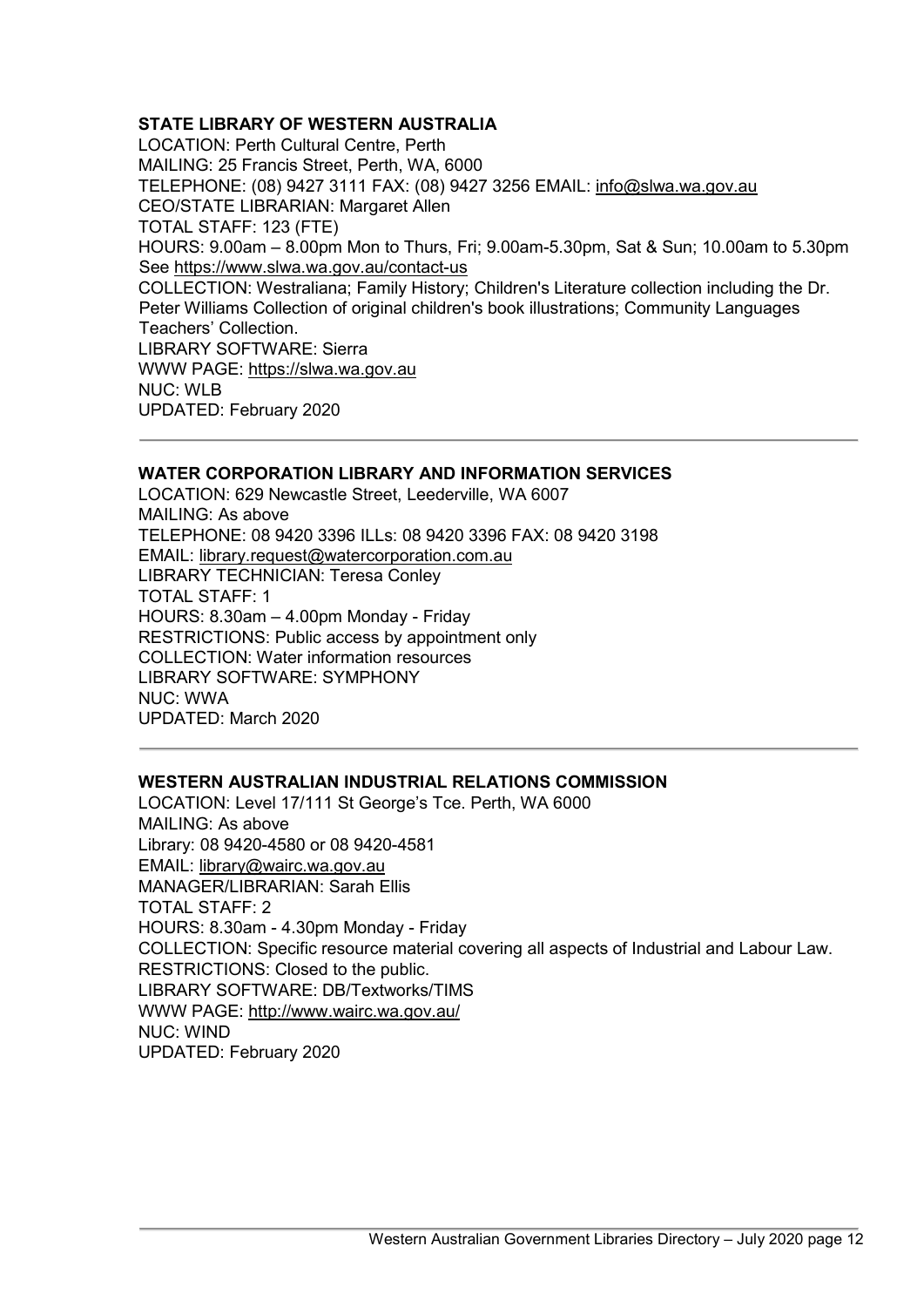# <span id="page-12-0"></span>**WESTERN AUSTRALIAN MUSEUM LIBRARY**

LOCATION: 49 Kew Street, Welshpool, 6106 MAILING: Locked Bag 49, Welshpool DC, 6986 TELEPHONE: Library: 08 9212 3773/2 EMAIL: library@museum.wa.gov.au MANAGER/LIBRARIAN: Bobbie Bruce TOTAL STAFF: 1.5 HOURS: 9.00am - 4.00pm Monday - Friday COLLECTION: Natural Sciences; Earth Sciences; Australian History; Anthropology; Archaeology; Maritime Archaeology; Museology; Material Conservation; also Library of the Royal Society of Western Australia. RESTRICTIONS: Public access by appointment only LIBRARY SOFTWARE: FIRST WWW PAGE:<https://library.museum.wa.gov.au/> NUC: WMU/WRS UPDATED: January 2020

## <span id="page-12-1"></span>**WESTERN POWER LIBRARY AND RESEARCH**

LOCATION: 363 Wellington Street, Perth, WA 6000 MAILING: GPO Box L921, Perth, WA 6842 TELEPHONE: 08 9326 6071 EMAIL: library.research@westernpower.com.au TOTAL STAFF: 1 HOURS: 9am - 2pm Tuesday - Thursday RESTRICTIONS: Public access by appointment only COLLECTION: Engineering; Energy; Management; LIBRARY SOFTWARE: OpenText WWW PAGE:<https://www.westernpower.com.au/> NUC: WEC UPDATED: March 2020

#### <span id="page-12-2"></span>**WOMEN AND NEWBORN HEALTH SERVICE - MEDICAL LIBRARY**

LOCATION: King Edward Memorial Hospital R Block, 374 Bagot Road, Subiaco, WA 6008 MAILING: PO Box 134, Subiaco, WA 6904 TELEPHONE: Library: (08) 6458 1499 ILLs: (08) 6458 1581 FAX: (08) 6458 1332 EMAIL: kemh.library@health.wa.gov.au TOTAL STAFF: 4 (2.3 FTE) HOURS: Monday - Friday 8:30am - 4:30pm COLLECTION: Obstetrics; Gynaecology; Midwifery; Breastfeeding; Perinatology; Women's Health; Neonatology. LIBRARY SOFTWARE: Sierra WWW PAGE: <https://kemh.libguides.com/library> NUC: WKE UPDATED: February 2020